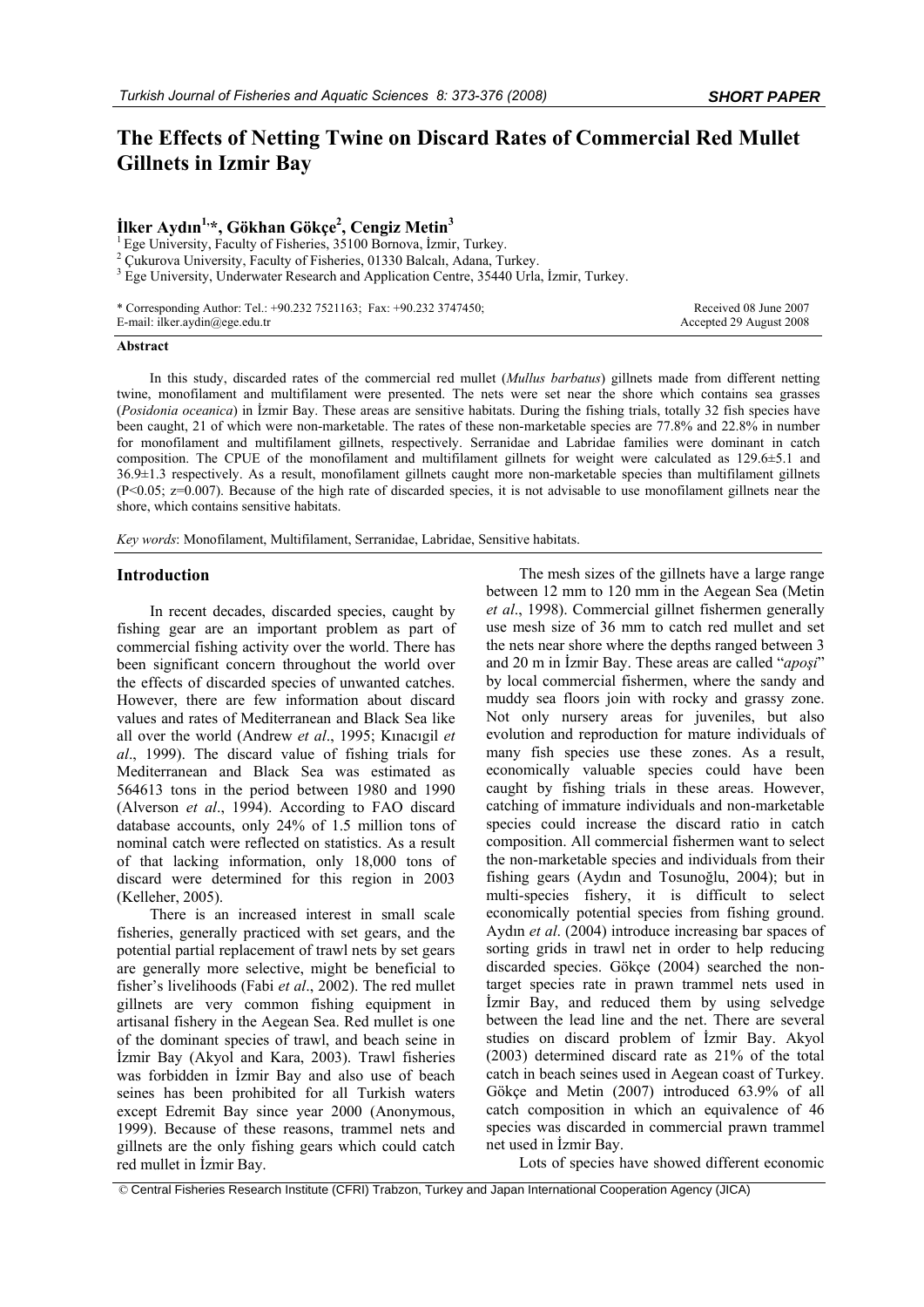values from region to region in Turkish waters such as economically potential or non-marketable values. Especially some wrasse species (e.g. *Labrus berglyta*, *Labrus merula*) and also some of the Serranidae species (e.g. *Serranus cabrilla*, *Serranus scriba*) markets. On the other hand, those of which are also discarded generally by Turkish fishermen. Species classified as non-marketable in this study were defined for İzmir Bay. This paper is subjected to determine the discard rates of monofilament and multifilament red mullet gillnets, used in İzmir Bay.

#### **Materials and Methods**

Totally, 24 fishing trials were conducted by a commercial fishing vessel, "Barış" (overall length 6 m) between May 2004 and May 2005 in İzmir Bay. The study area was given in Figure 1.

Four pieces of polyamide (PA) gillnets were set on the sea bottom in juxtaposition as recommended by Dutt (1965). Soft bodied red mullet are easily

damaged by predators (Aydın and Metin, 2008). Therefore, fishing operations were limited to two hours as commonly practiced by the fishermen.

Catch per unit effort (CPUE) values were calculated using the formulas given by Godøy *et al*. (2003); (a) CPUE values for number (n), (b) CPUE values for weight (g).

(a) 
$$
CPUE = \frac{\sum number of species}{\sum number of nets * \sum fishing trials}
$$
  
(b) 
$$
CPUE = \frac{\sum weight}{\sum number of nets * \sum fishing trials}
$$

The significance of difference for captured individuals between monofilament and multifilament gillnets were determined by using Wilcoxon Matched Pairs test (Figures 2, 3). Also this test was applied on five wrasse species having had enough individuals for statistical analysis (*Serranus scriba*, *Serranus* 



Figure 1. The region, where trials were conducted.



**Figure 2.** Technical plan of the monofilament gillnet, used in experiments.



**Figure 3.** Technical plan of the multifilament gillnet, used in experiments.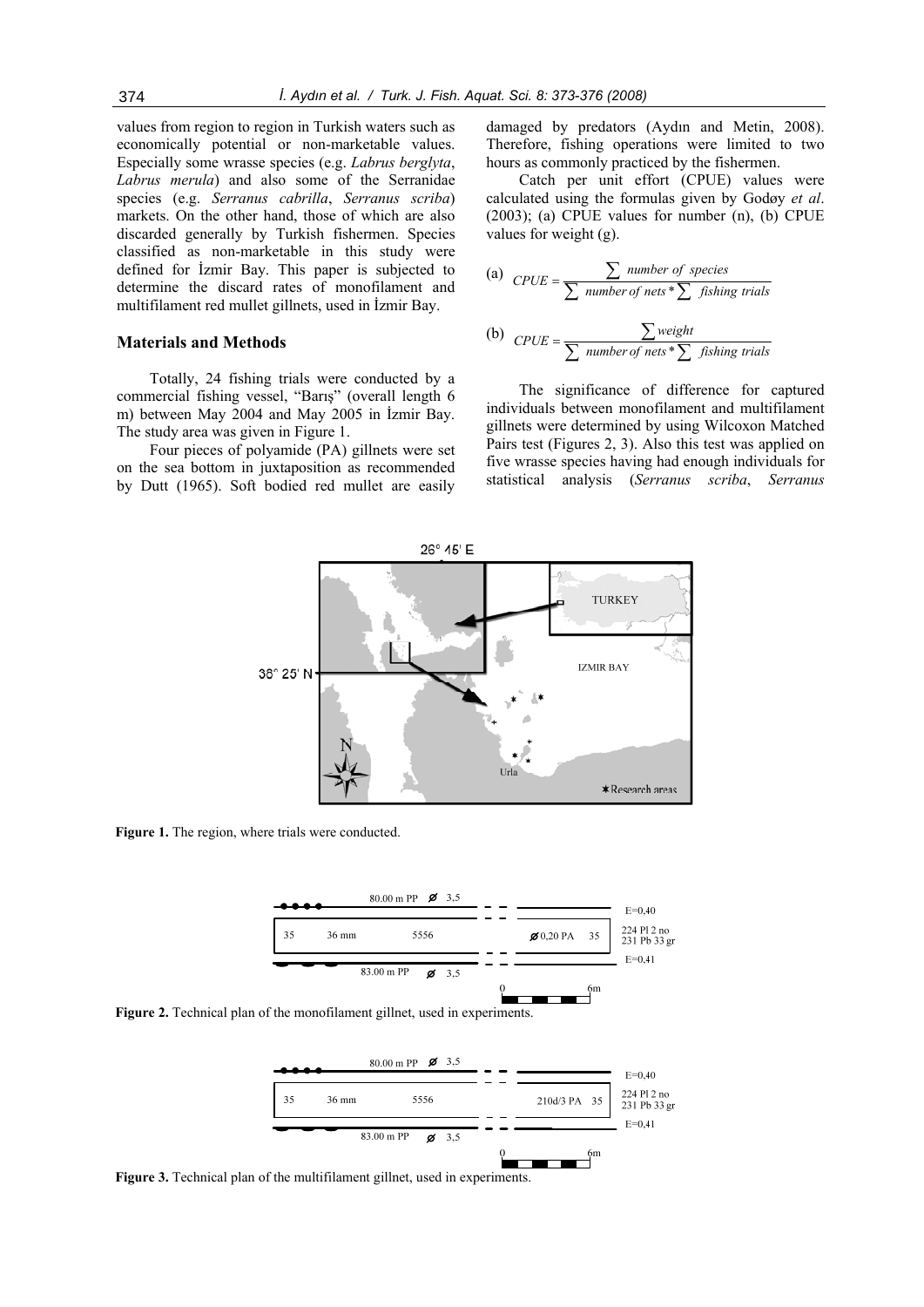*cabrilla*, *Coris julis, Symphodus mediterraneus, Symphodus tinca*).

### **Results and Discussion**

32 species and 20 families were caught in fishing trials. The number of specimens in monofilament gillnets and multifilament gillnets is 1,989 weighed 73,350 g, and 542 weighed 24,426 g respectively (Table 1). Monofilament gillnets caught 3.67 times more than multifilament gillnets in numbers rate, and 3 times more in weight rate. 1,245 specimens of all data from 11 species weighed as 43,008 g were economically potential and rest of the 1,289 specimens weighed 54,768 g from 21 species were non-marketable.

The monofilament and multifilament gillnets caught 73.2% and 26.8% of all economically potential specimens and weight rates of those changed as 72.1% and 27.9% respectively. On the other hand, 77.8% of the non-marketable specimens were caught by monofilament gillnets. The weight rate of them was 77.3%. The rest of all non-marketable specimens whose rate was registered as 22.2% was caught by multifilament gillnets and weight rate of them were calculated as 22.7% (Table 2).

Catch rates of Serranidae and Labridae families which were dominant in non-marketable species of our study denote similarities with those of Aydın *et al*. (2006). Generally, discard rates of monofilament gillnets were higher than those of multifilament gillnets. Not only for general catch composition, but also dominant discarded species were higher in monofilament gillnets too (Table 3).

Generally, monofilament gillnets caught more specimen than multifilament gillnets (P<0.05 z=0.007). Only the value of 6 species (*Atherina hepsetus*, *Trachinus draco*, *Uranoscopus scaber*, *Arnoglossus laterna*, *Sepia officinalis*, *Parasentaratus lividus*) were higher in multifilament gillnets. *Sepia officinalis* was the only economically potential species in those of others. Because of being small individuals or few specimens, some of the economically potential species (*Sardina pilchardus*, *Scorpaena scrofa*, *Trachinus draco*, and *Uranoscopus scaber*) were also discarded. Sea urchin (*Paracentrotus lividus*) was one of the discarded species in them. The authors estimate that, because of the spiny skin of sea urchin, multifilament gillnets' netting twine could catch them more than that of

| Table 1. Catch composition of the monofilament and multifilament gillnets |  |
|---------------------------------------------------------------------------|--|
|---------------------------------------------------------------------------|--|

| Family/         | Species                 | G         | Monofilament     |                   | Multifilament    |                  |
|-----------------|-------------------------|-----------|------------------|-------------------|------------------|------------------|
|                 |                         |           | n                | W                 | n                | W                |
| Clupeidae       | Sardina pilchardus      | NM        | 4                | 66                | $\mathbf{0}$     | $\theta$         |
| Atherinidae     | Atherina hepsetus       | <b>NM</b> | $\mathbf{0}$     | $\boldsymbol{0}$  | $\overline{c}$   | 311              |
| Scorpaenidae    | Scorpaena scrofa        | NM        | 14               | 1027              | 8                | 562              |
| Triglidae       | Aspitrigla cuculus      | <b>NM</b> | $\overline{2}$   | 61                | $\mathbf{0}$     | $\theta$         |
| Serranidae      | Serranus cabrilla       | <b>NM</b> | 56               | $\overline{2130}$ | $\overline{4}$   | 326              |
|                 | Serranus scriba         | <b>NM</b> | 86               | 6122              | 34               | 1830             |
| Sparidae        | Diplodus annularis      | EP        | 480              | 8360              | 78               | 1540             |
|                 | Diplodus puntazzo       | EP        | 13               | 170               | 6                | 130              |
|                 | Diplodus sargus         | EP        | 1                | 243               | $\theta$         | $\theta$         |
|                 | Diplodus vulgaris       | EP        | $\overline{c}$   | 42                | $\boldsymbol{0}$ | 0                |
|                 | Pagellus acarne         | EP        | $\overline{c}$   | 97                | $\boldsymbol{0}$ | $\boldsymbol{0}$ |
|                 | Sarpa salpa             | EP        | 62               | 2200              | $\overline{c}$   | 63               |
| Centracanthidae | Spicara maena           | EP        | 14               | 984               | $\overline{6}$   | 240              |
|                 | Spicara smaris          | EP        | 112              | 3340              | 6                | 184              |
| Mullidae        | Mullus barbatus         | EP        | 98               | 4644              | 30               | 1495             |
|                 | Mullus surmuletus       | EP        | 196              | 10070             | 120              | 6711             |
| Pomacentridae   | Chromis chromis         | <b>NM</b> | 18               | 455               | 14               | 306              |
| Labridae        | Coris julis             | NM        | 146              | 7398              | 30               | 1434             |
|                 | Labrus bergylta         | NM        | 4                | 364               | 4                | 270              |
|                 | Symphodus mediterraneus | <b>NM</b> | 564              | 17478             | 130              | 4540             |
|                 | Symohodus rostratus     | NM        | 10               | 216               | $\mathbf{0}$     | $\theta$         |
|                 | Symphodus tinca         | NM        | 60               | 1776              | 28               | 814              |
| Trachinidae     | Trachinus draco         | NM        | $\mathbf{0}$     | $\mathbf{0}$      | $\overline{2}$   | 142              |
| Uranoscopidae   | Uranoscopus scaber      | <b>NM</b> | $\boldsymbol{0}$ | $\boldsymbol{0}$  | $\overline{c}$   | 1004             |
| Scophthalmidae  | Phrynorhombus regius    | NM        | 2                | 33                | $\mathbf{0}$     | $\mathbf{0}$     |
| Bothidae        | Arnoglossus laterna     | NM        | $\mathbf{0}$     | $\mathbf{0}$      | $\overline{4}$   | 90               |
| Muricidae       | Murex brandaris         | NM        | 6                | 659               | $\mathbf{0}$     | $\theta$         |
| Cerithiidae     | Cerithium vulgatum      | <b>NM</b> | 14               | 139               | $\overline{c}$   | 17               |
| Sepiidae        | Sepia officinalis       | EP        | 6                | 864               | 8                | 1631             |
| Echidae         | Paracentrotus lividus   | <b>NM</b> | $\overline{c}$   | 200               | 18               | 385              |
| Echinasteridae  | Echinaster sepasitus    | <b>NM</b> | 1                | 60                | $\theta$         | $\theta$         |
| Holothuriidae   | Holothura tubulosa      | <b>NM</b> | 14               | 4152              | 4                | 401              |

G; group of the species, EP; economically potential species, NM; non-marketable species, n; number of specimen, W; weight